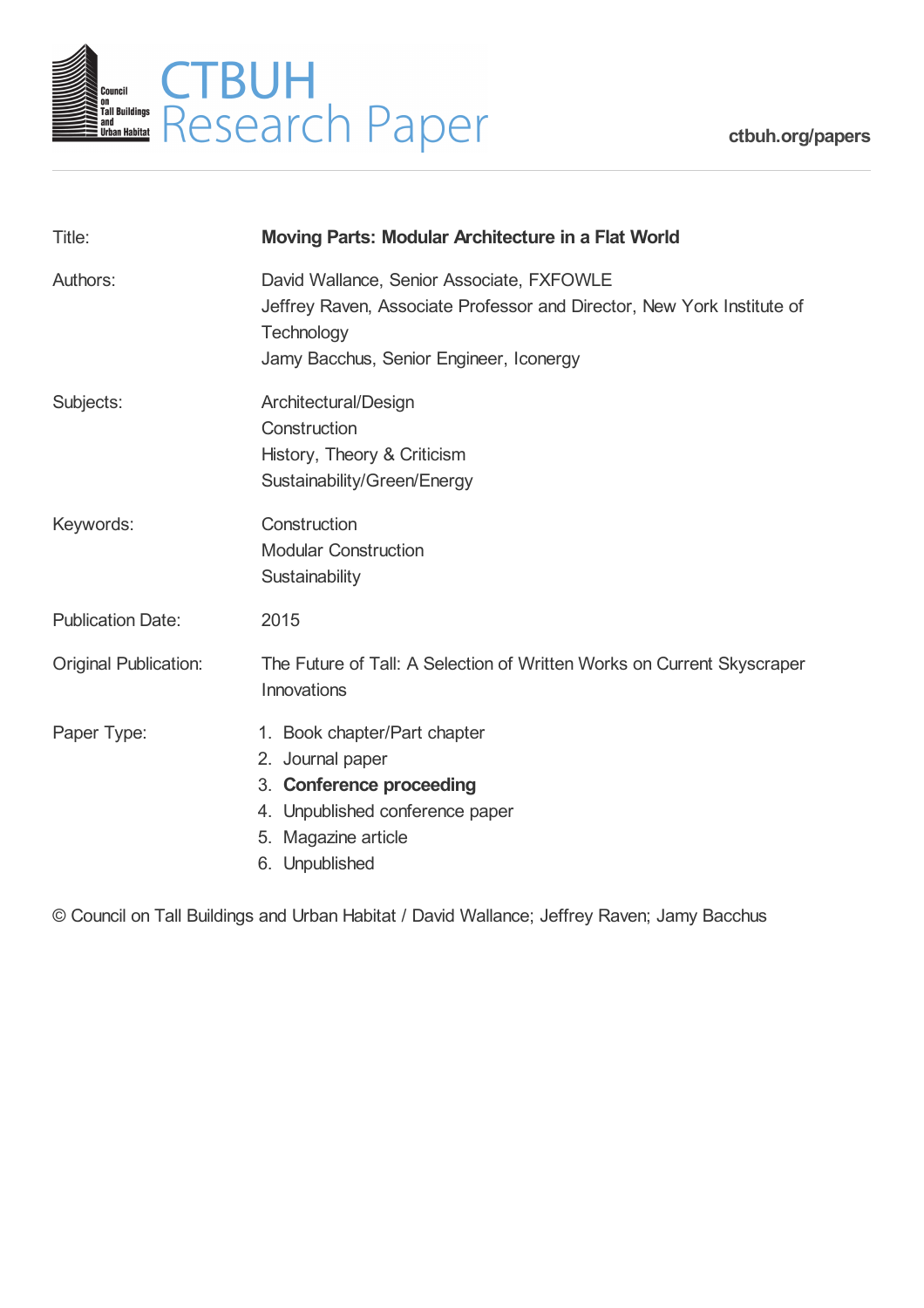# **Moving Parts: Modular Architecture in a Flat World**

**David Wallance,** Senior Associate, *FXFOWLE;* **Jeffrey Raven,** Associate Professor and Director, *New York Institute of Technology;* **Jamy Bacchus,** Senior Engineer, *Iconergy*

*There is an urgent need for a transformation in the way we design and build our cities that will bring down costs, and that will attract people to live in dense transit-based urban neighborhoods. A specific proposal for a new type of modular building system is essential, an approach to mass-customized modular architecture that can be manufactured and marketed on a global scale, based on the re-design of the standard shipping container as a purpose-engineered chassis for mid- to high-rise buildings. The ramifications of a globally distributed system of modular building are far-reaching, and will engender new modes of project delivery and new relationships among architects, planners, developers, builders and a nascent global modular manufacturing industry.*

### **Housing Every Two Seconds**

By the time you finish reading this sentence, the world's urban population will have grown by one new household. And as you pause for a moment to consider that, another household will have been added… pause…and another. The world's population is not only growing, it is urbanizing… rapidly. New urban households are forming eighteen times faster than rural households. In 2010, for the first time, the proportion of the world's population living in a city passed the 50% mark, and urban population will continue grow into the foreseeable future, with the figure rising to 60% by 2030 (citymayors.com, 2012). By 2050, the world's urban population is expected to increase by 2.5 billion inhabitants, according to a United Nations report (United Nations, 2014). At roughly five persons per household (Bongarts, 2001), that's a total of 500 million new households, which of course also means that the same number of dwelling units need to be constructed to keep up with household formation. If you do the arithmetic, that comes to a need for 275,000 dwelling units every week for the next 35 years. Equally staggering, it has been estimated that in 10 years, by 2025, there

will be 440 million *existing* urban dwellings that are substandard, not fit for a healthy, dignified existence (Woetzl, Mischke & Ram, 2014). Virtually every breath you take marks the need to add one urban dwelling unit somewhere on the face of the globe, most likely in a developing country.

The wherewithal to purchase a car is considered the benchmark of entry into the middle class, and roughly seventy developing countries, altogether containing about 4 billion people, are poised to see rapid increases in car ownership in the years ahead (Shimelse & Dadush, 2012). The global rise in car ownership, while marking economic improvement for tens of millions of people a year, is at the same time an ominous trend, because with

widespread automobile ownership comes the tendency towards American-style sprawl. Land use patterns in the developing world increasingly resemble our own, with urban surface area worldwide increasing at twice the rate of urban populations (Seto & Guneralp, 2012). On a global scale a growing and urbanizing middle class is buying cars and using them to live on the outskirts, away from dense city cores, a trend that can be reversed only with planning policies that encourage density. Such policies include investment in mass transit; compact land use / density tied to transit (TOD); public safety; in water, sanitation, electrification, and other infrastructure; but without *safe, economical, high-quality multi-story dwellings that can be built at a rate that keeps pace with urban* 

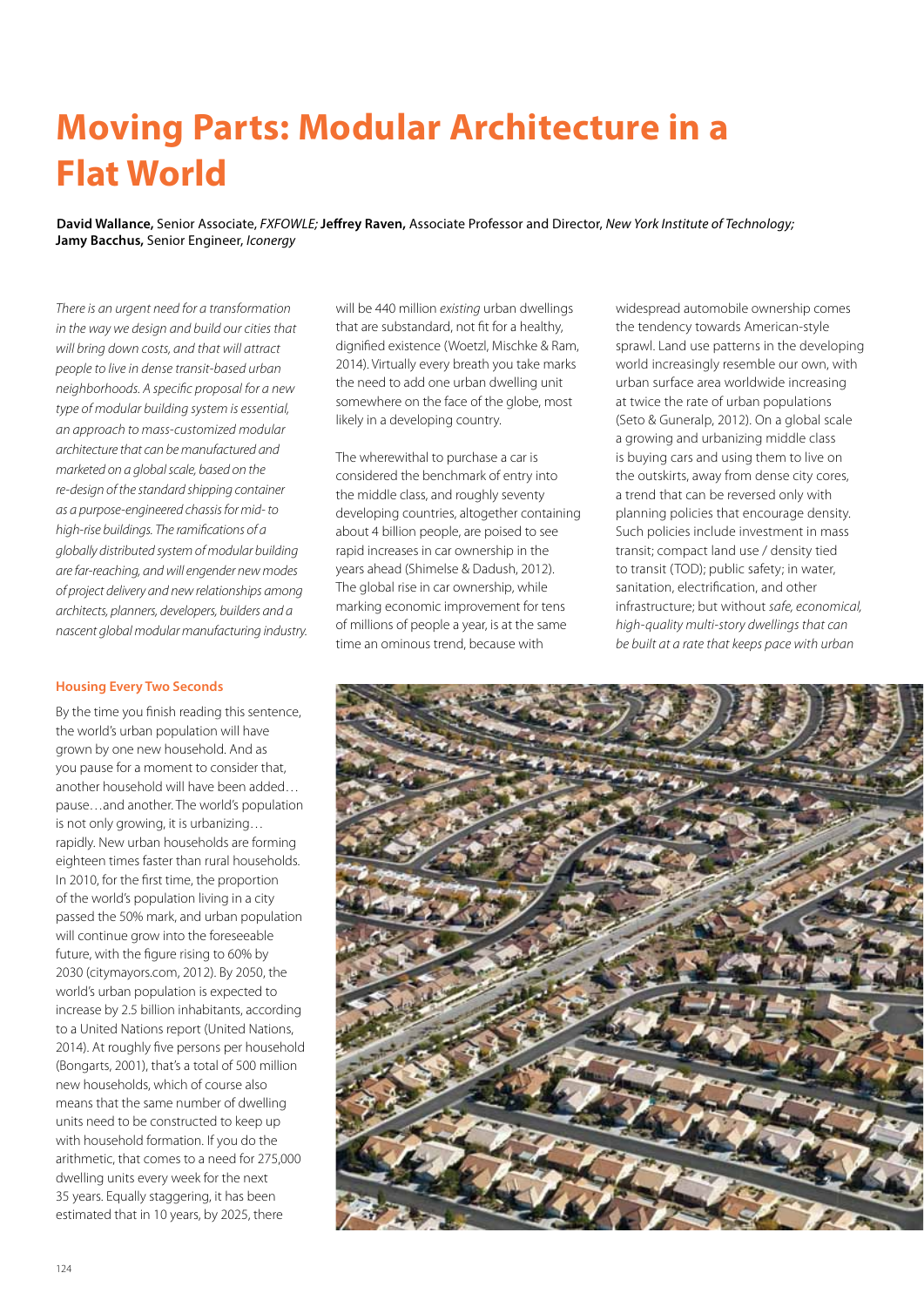

*population growth*, the trend towards sprawl will continue unabated. The land use problem is inextricable from the problem of construction economics.

Prefabrication and modular construction have seen a recent resurgence of interest as a means to "crack the code" of construction costs. In theory, modular construction could be a solution to the growing worldwide need for housing, and for multistory housing in particular, offering a means to achieve quantity and affordable quality. Promising in theory, that is, but perhaps not yet ready for prime time, at least not without some fresh thinking.

The global market for prefabricated housing is forecast to reach 829,000 units by 2017. At an annually compounded 4.4 percent growth rate the global market will reach 3,432,978 units (DRM Investments, 2014). While this may sound like a lot of units, it is in fact a meager output that is but a small fraction of one percent of the anticipated need for nearly a billion new and replacement urban housing units worldwide. The existing modular industry is simply not equipped to respond in any meaningful way. The authors propose a categorically different approach to mass-customized modular architecture that can be manufactured and marketed on a global scale. The proposal will fundamentally change how cities are built, transforming design and construction along the lines of the technology sector, with ramifications that will be felt by architects, planners, developers, builders, and not least of all, the consumers of buildings – anyone, in other words, who buys or rents an urban dwelling.

## **Drawing the Energy Boundary**

Land use patterns are the single most important factor affecting energy consumption and greenhouse gas emissions. Think of a pyramid representing energy savings and the dollar cost of achieving those savings. At the top of the pyramid are the technological fixes like solar panels, fuel cells, and so on. In the middle there are building and site specific design strategies that use passive energy saving principles. Down at the broad base of the pyramid is land use. Simply by building cities, as opposed to suburbs – regardless of how energy efficiently you build – you get the greatest energy savings and greenhouse gas reductions.

Opposite: American-style suburban subdivision, as pioneered by William J. Levitt. Low-cost production stick-frame housing developed on inexpensive tracts. Source: FXFOWLE

Top: Traffic congestion. In the ten most congested American cities drivers spent an average of 42 hours a year sitting in traffic. Source: FXFOWLE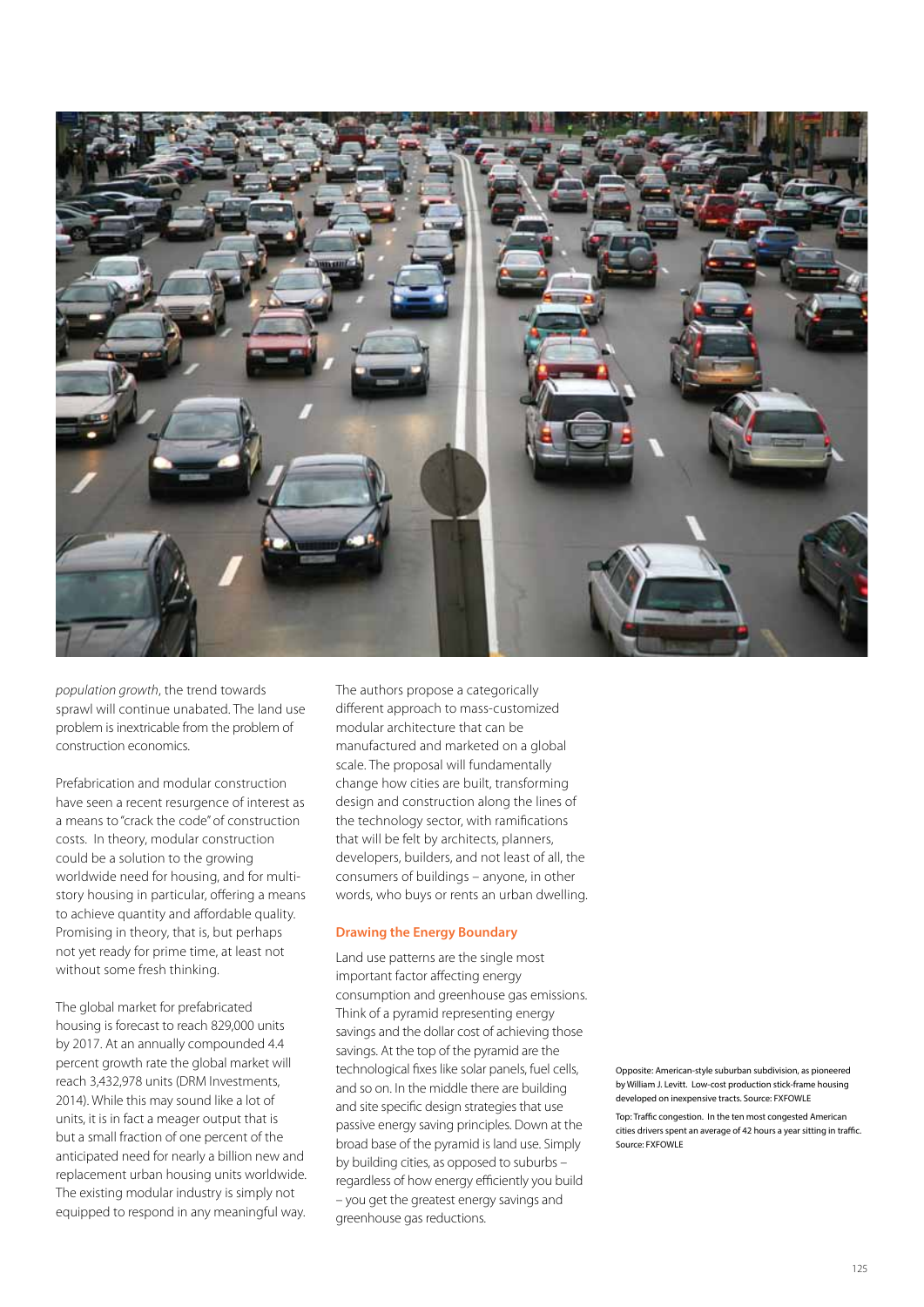

The Jonathan Rose Company, a real-estate firm that specializes in environmentally responsible development, did a study in 2011 that compared household energy consumption between urban and suburban patterns of land use. The Rose Company's findings challenge our received ideas about energy efficiency. They discovered that when you step back and consider housing density, housing type (single family versus multi-family), and proximity to energy efficient public transportation, the gains in energy efficiency that are achieved outshine the gains from middleand top-of-the pyramid technologies. For example, according to Rose, a family living in a conventional multi-story apartment building – *constructed without energy efficient features* – in a neighborhood with access to transit consumes forty percent less energy than a suburban house built with features like high efficiency heating systems, low wattage light fixtures, airtight and well-insulated walls, and the like. Yes, energy efficient construction still matters, and by bringing that urban multi-story apartment building up to stringent energy standards, an additional sixteen percent gain can be achieved, for a fifty-six percent

reduction in total compared to an equally efficient house in the suburbs (Rose, 2011).

In contrast, consider the unintended consequences when energy savings are first sought at the top of the pyramid – the technological fixes – rather than at the base. Amplifying on Rose in a 2012 study the NRDC (Bacchus & Goldstein, 2011) showed how energy efficiency can be perversely undermined by policies that promote solar panels. The sloped roof of a suburban house standing by itself on a plot of land is the ideal mounting position (assuming it faces more or less south) for solar panels. The land use patterns that are ideal for rooftop photovoltaics, the NRDC found, resemble nothing other than Sunbelt sprawl!

The economist Edward L. Glaeser has studied the comparative energy use of U.S. cities and suburbs, tallying the impacts of heating fuel, electrical consumption, driving, and public transportation, and finds convincing evidence – confirming Rose – that dense, vertical cities are far more energy efficient than their suburban counterparts. Glaeser's findings also take into account that much of the housing stock in cities is old, with poor

Left: The anticipated demand for urban housing over the next thirty-five years contrasted with the projected capacity of the modular industry as presently organized. (Note that the projected capacity is predominantly single-family manufactured housing, or trailers in common parlance). Source: FXFOWLE

Opposite Top & Bottom: The building site contrasted with an automotive assembly line. Despite modern materials and methods, the building site in its essential aspects has not changed for thousands of years. Source: FXFOWLE

insulation, drafty windows, and inefficient heating systems, whereas suburban housing stock tends to be newer and better insulated. Glaeser shows that even with those very inefficient buildings in the mix, for example, "an average New York City resident emits 4,462 pounds less  $CO<sub>2</sub>$  annually than an average New York suburbanite" (Glaeser, 2009). Given that Glaeser's numbers are based on highly inefficient old buildings, it seems safe to say that  $CO_2$  reductions for new, energy efficient urban buildings in a city like New York would far surpass a zero net energy suburban house with rooftop solar panels.

No doubt about it: dense development in city cores is energy efficient, and an economical high-rise modular system as an urban building block is far more effective in reducing greenhouse gas emissions than a landscape of suburban rooftops covered with solar panels.

#### **Moving Parts**

The search for a better way to organize building construction, on a par with the automotive, aerospace and shipbuilding industries is a mythic quest of modern architecture. The modernist pioneers of the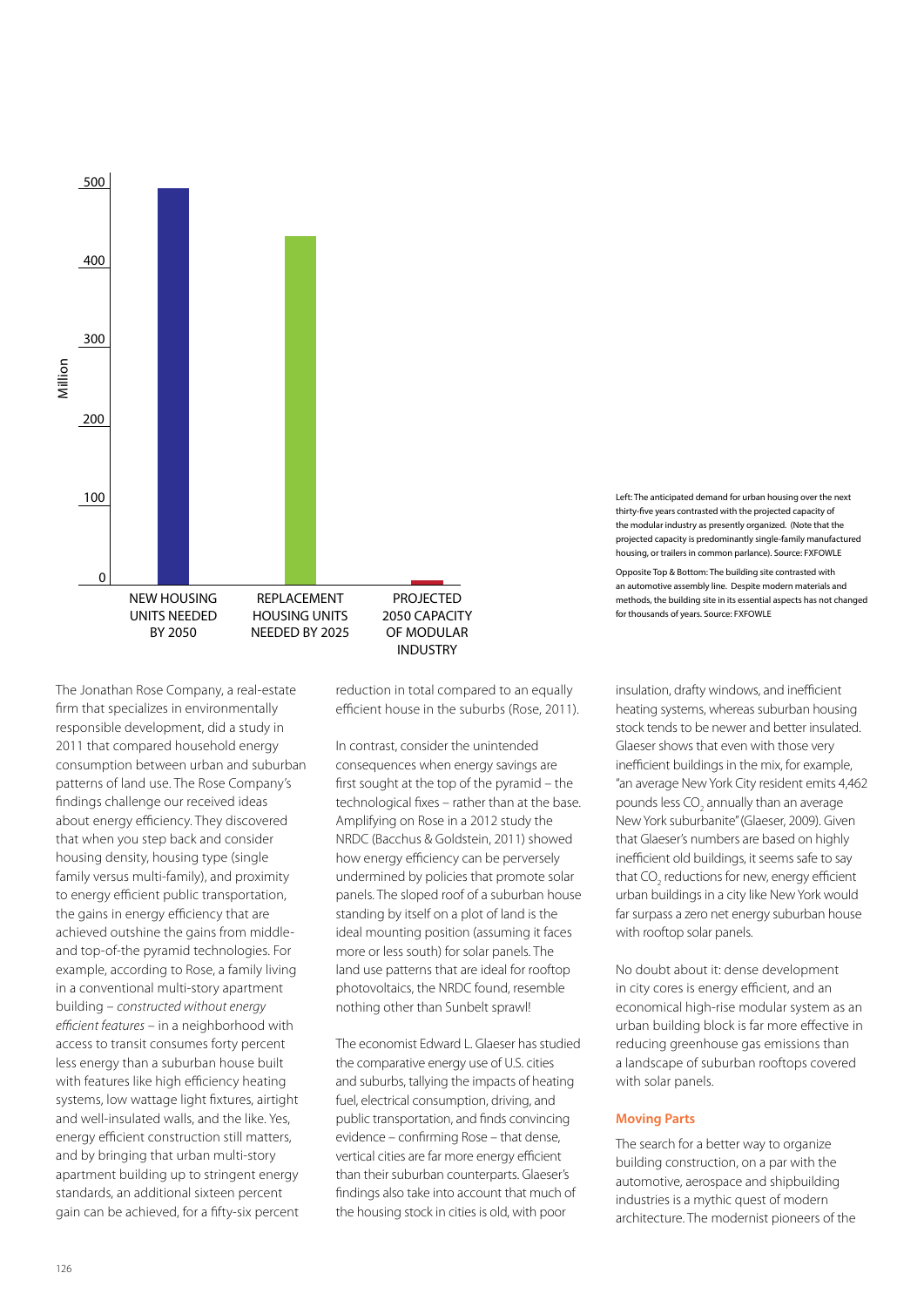*"No doubt about it: dense development in city cores is energy efficient, and an economical high-rise modular system as an urban building block is far more effective in reducing greenhouse gas emissions than a landscape of suburban rooftops covered with solar panels."*



early 20th century envisioned new industrial technologies in the hands of architects that would be a solution to the housing problems of their era. Since that time there have been innumerable attempts to marry architecture and manufacturing, some succeeding as polemic, and some succeeding as prototype, but none to date has succeeded to any great degree in transforming building culture.

In the modernist spirit, architects Stephen Kieran and James Timberlake make a cogent and compelling case for transforming the way we build in their book "Re-fabricating Architecture" (Keiran & Timberlake, 2004), in which they draw a sharp contrast between the architect and the process engineer. In their argument, the former is wedded to anachronistic notions about art, and the latter dedicated to efficiency and "commodity". Architecture is fragmented, where industry is integrated. The industrial process engineer designs the relationships among the many parts and participants so that they merge seamlessly in a complex endeavor. The architect, on the other hand, is relegated to the comparatively narrow task of designing of a building.

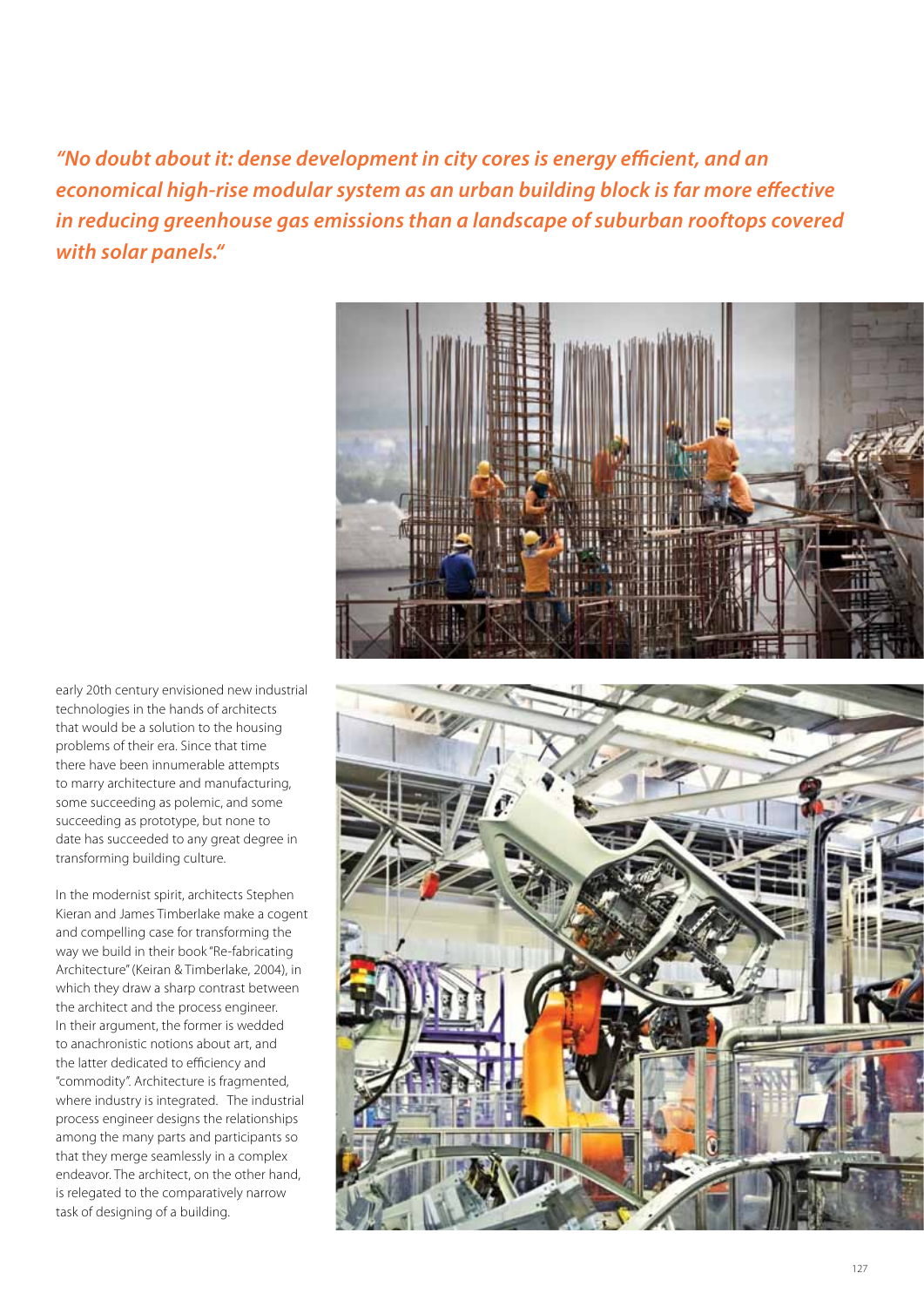

Keiran and Timberlake study modern supply chain manufacturing methods, and compare those methods with building construction. Today, OEM's (Original Equipment Manufacturers) source myriad components and subcomponents from a global network of suppliers. Very large objects, like jumbo jets and ships, are assembled in prefabricated "chunks" fitted out with systems and finishes. Only at the final assembly stage are the chunks, which may be entire sections of fuselage, joined together and systems stitched into a complete whole.

But the domain of process control stops at the factory or shipyard gate. Process engineering provides a method to control the manufacture of a large discreet object assembled under one roof. So far, so good, but Keiran and Timberlake don't follow their logic all the way through when it comes to industrializing the building process. The vexing problem of assembling buildings from modules, as opposed to a jetliner, is that once the building module exits the factory *it is no longer under the control of the process engineer*. The slow, cumbersome, and expensive way in which building modules are traditionally moved from factory to building site remains the weak link in the chain.

Here is the crux of the matter: the problem of transportation logistics in modular building construction is the problem of modular building construction. Questions of factory capacity, growth potential, innovation and R&D, all stem from transportation.

Supply chains in a global economy are dependent on global transportation. The incumbent modular manufacturers – which are without exception relatively small companies – have imprisoned themselves in what we might call the *transportation fallacy*. They strive to build the largest possible modules, in the belief that economy comes from having the fewest units to roll down the highway and crane onto a foundation, and the fewest number of joints to close up and finish in the field. As an unintended consequence of this commitment to super-size modules, the incumbents have burdened themselves with high transportation costs owing to the need for escort cars, planned routes, overnight accommodations, fuel, special permits, insurance, as well as regulatory limitations on hours when modules can be transported into urban areas. As a further consequence the incumbents are unable to compete with conventional construction beyond about a 200 mile radius (Smith, 2011), and even within that limited range they rarely compete on cost savings – instead, they compete on time savings alone. The combination of high overhead, high local labor rates and limited market opportunity makes these companies vulnerable to the ups and downs of the business cycle, and reluctant to invest in plant, equipment, and R&D. Like stunted trees on an exposed mountainside they expend all their resources on survival and cannot grow.

Even the time saving argument starts to unravel when it comes to larger buildings, say a typical urban high-rise. Part of the idea behind saving time in modular construction is that you can be manufacturing modules while foundations are being poured, so that modules start arriving at the site for craning as soon as the foundation is ready. However, once foundations are done the rate at which modules can be produced in the factory has to match the speed with which the crane can operate, or those time savings will quickly evaporate. The incumbent manufacturers, with small facilities that don't exceed a couple of hundred thousand square feet, cannot produce at a rate much faster than three modules a day. This is because production modeled on the traditional division of building trades rather than on supply chains. As the following example will demonstrate, at this rate of production there is a natural limit on time savings for larger scale buildings.

A single crane hoisting large, heavy modules weighing as much as 80,000 pounds can stack up to twelve modules a day, or four times the factory production rate. What happens if a large building – let's say a tower on the order of 500,000 square feet – is being manufactured? Production capacity – at one-quarter the rate of crane capacity – starts falling behind as soon as foundations are completed. Let's assume a fairly typical twelve by forty-foot module, comprising 480 square feet. Allowing 6 months for foundations, at the upper rate of three modules a day 396 modules or about 190,000 square feet are in storage ready to start stacking when foundations are done (requiring about eight acres of storage space). The 645 modules comprising the remaining 310,000 square feet will take another ten months to manufacture. during which that costly crane and operating engineer, rented by the day, is working at 30 to 40 percent efficiency. Add another four to six months of hook-ups and final finishing after craning is finally done and the construction time comes to a total of twenty to twenty-two months – which is comparable to a conventionally constructed building. The potential was there to shorten that time by seven to eight months, but the limiting factor turns out to be the rate of factory production.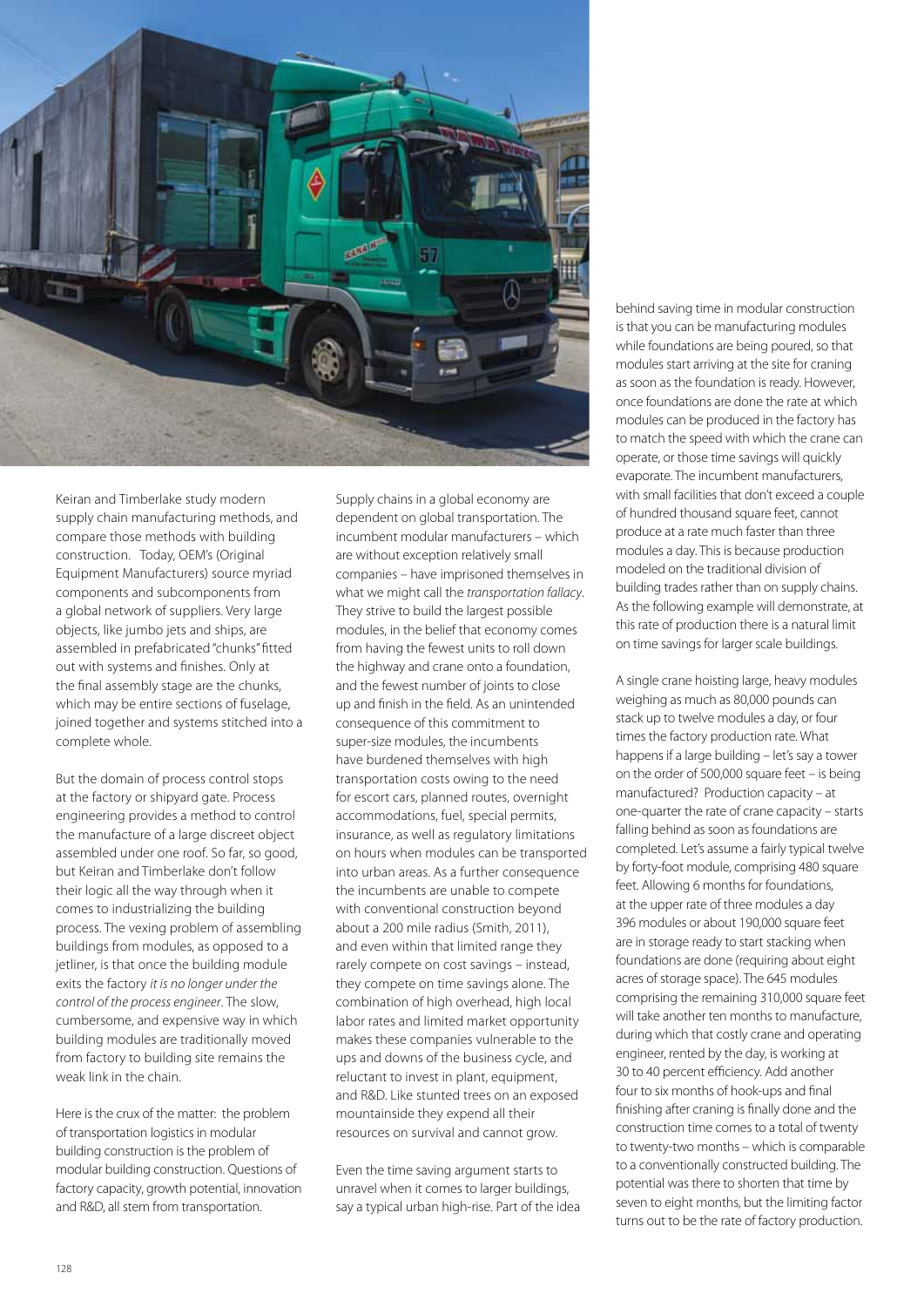Opposite: A typical oversize modular load being trucked. In addition to being costly to transport, these loads have difficulty navigating tight urban streets. Source: FXFOWLE

Top: A two-hundred mile radius centered on New York City, illustrating the transportation range for conventional oversized modules. Source: FXFOWLE

Bottom: A typical intermodal container port. The shipping container is equipped with standard corner fittings designed for automated crane operation. Containers are transferred seamlessly from ship to truck or train flatcar. RFID technology monitors container locations anywhere in the world in real time. Source: FXFOWLE

Now consider this from a business point of view. The factory that undertakes a 500,000 square-foot building will be tied up for a year-and-a-half on that one project. All other sales opportunities must be passed up. By the time the manufacturer is finally ready to accept a new order customers will have been driven to the competition. To maintain marketing and sales momentum, project turnaround cannot be much more than just a few months. Another limiting factor is that largescale projects require large-scale markets.

Transportation is not only *the* problem that must be solved, but it is the problem that must be solved *first*, before a scalable system for manufacturing modular buildings capable of mass-production – ideally of mass customization – will come to fruition. And the solution, which has been right in front of us for more than half-century, derives from the standard ISO shipping container. The shipping container, a cheaply transported modular structure, is the basis of our modern global supply chain, moving seamlessly by ship, rail and highway, as if carried along on a giant globe-strapping conveyor belt.



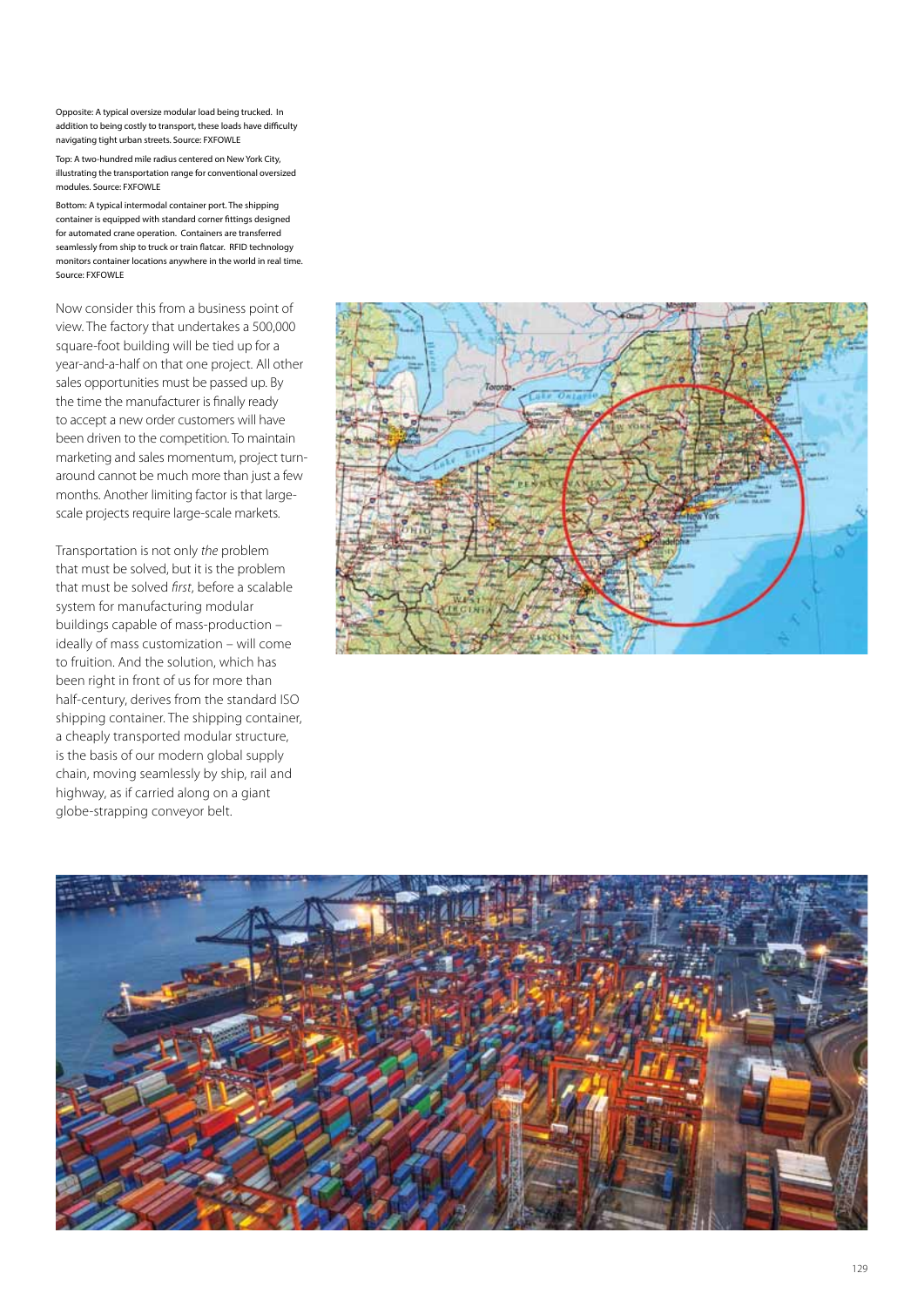Why can't the incumbent manufacturers just speed up production or build bigger factories? Or more decentralized factories? Why do global supply chains matter? The answers have to do with the difference between simply moving the construction trades indoors, which is what the incumbents do, and transforming the modular industry along the lines of other advanced manufacturing sectors. With supply chains, myriad components are manufactured simultaneously by specialized suppliers. Components converge at an assembly facility, where building modules are rapidly put together on a moving line. Supply chains require economies of scale and standardization. The hide-bound incumbent manufacturers will never achieve scale, and don't (can't) think in terms of standardization.

If there is to be a response to the need for multi-story urban housing on a meaningful scale, then modular needs to go global.

But matching a crane rate of twelve modules a day is far too limited a goal. In 1948, the Lustron Corporation – the last serious effort at industrial scale production – had designed and tooled up a 1 million square-foot former aircraft factory with a vertically integrated production capacity of 400 houses a day, or the equivalent of 1,200 modules. One highrise tower *a day*. That's scale.

## **Shipping Containers Transformed**

Actual shipping containers, as it turns out, have significant technical limitations when it comes to building construction. A realistic look at the problem of obtaining

used shipping containers will make evident how unfeasible it is to use them for any but the smallest buildings. To get to a significant scale of operations would entail the recovery of hundreds of thousands of containers a year. In this scenario, the ability to recover and reprocess used shipping containers quickly becomes another scalelimiting factor. Even if there were a way to recycle in quantity there are problems with structural soundness, contaminants such as bituminous waterproofing and pesticides, and combustible plywood floors that will not meet code for fireproof construction.

Further, much of the value-added material in a shipping container must be thrown away. The freight doors on one end of the container are of no use in building



Nicolas Rapp for Fortune Magazine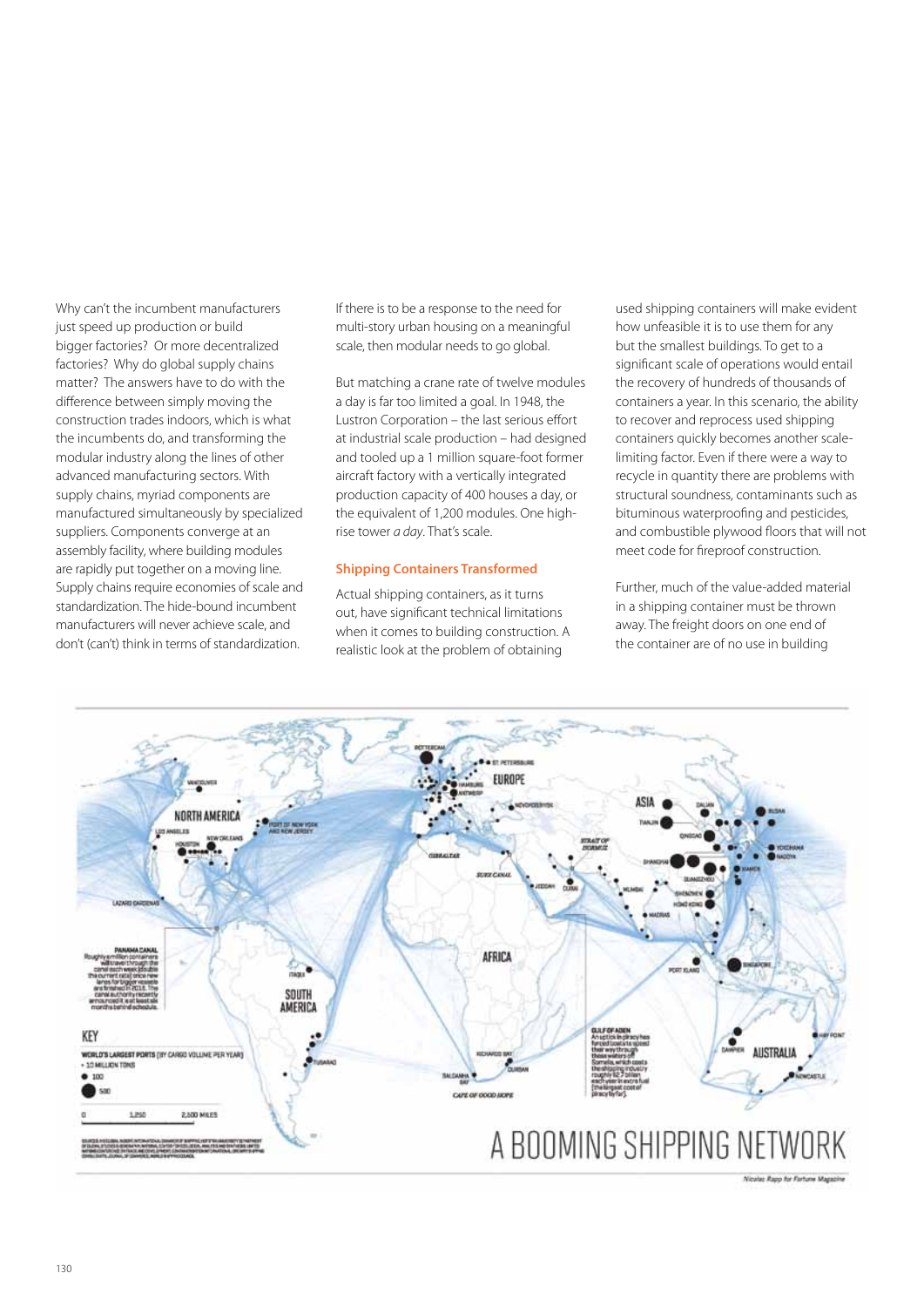Opposite: Intermodal shipping lanes. Every year, roughly 25 million containers are moved on the intermodal transportation system. Source: FXFOWLE

Top: The specially designed Lustron tractor-trailer. Lustron's plant was laid out so that the trailer could move along the factory assembly line for loading in the reverse order of assembly at the site. Source: FXFOWLE

Bottom: The shipping container is encumbered by numerous features that are disadvantageous for building construction. Stripped down to its essentials – standard ISO conforming dimensions and corner nodes – can be re-engineered to be optimized as a building module. Source: FXFOWLE

construction. Much of the corrugated steel siding must be cut away and sent to the scrap yard in order to make a modular system that can be expanded spatially – we don't want rooms to be limited to an eight-foot width – so the frame of a standard shipping container then becomes too weak and has to have steel reinforcement welded to it. Costs add up, steel is wasted, and the slow process of converting a shipping container to a building module further limits the scale of operations.

If scale is the objective, then what's needed is a module that can be cheaply transported like a shipping container but which is engineered from the get-go to be optimized for midand high-rise building construction. Such a module would need to meet ISO's dimension standards, and would need to be fitted out



*"Transportation is not only the problem that must be solved, but it is the problem that must be solved first, before a scalable system for manufacturing modular buildings capable of mass-production – ideally of mass customization – will come to fruition."*



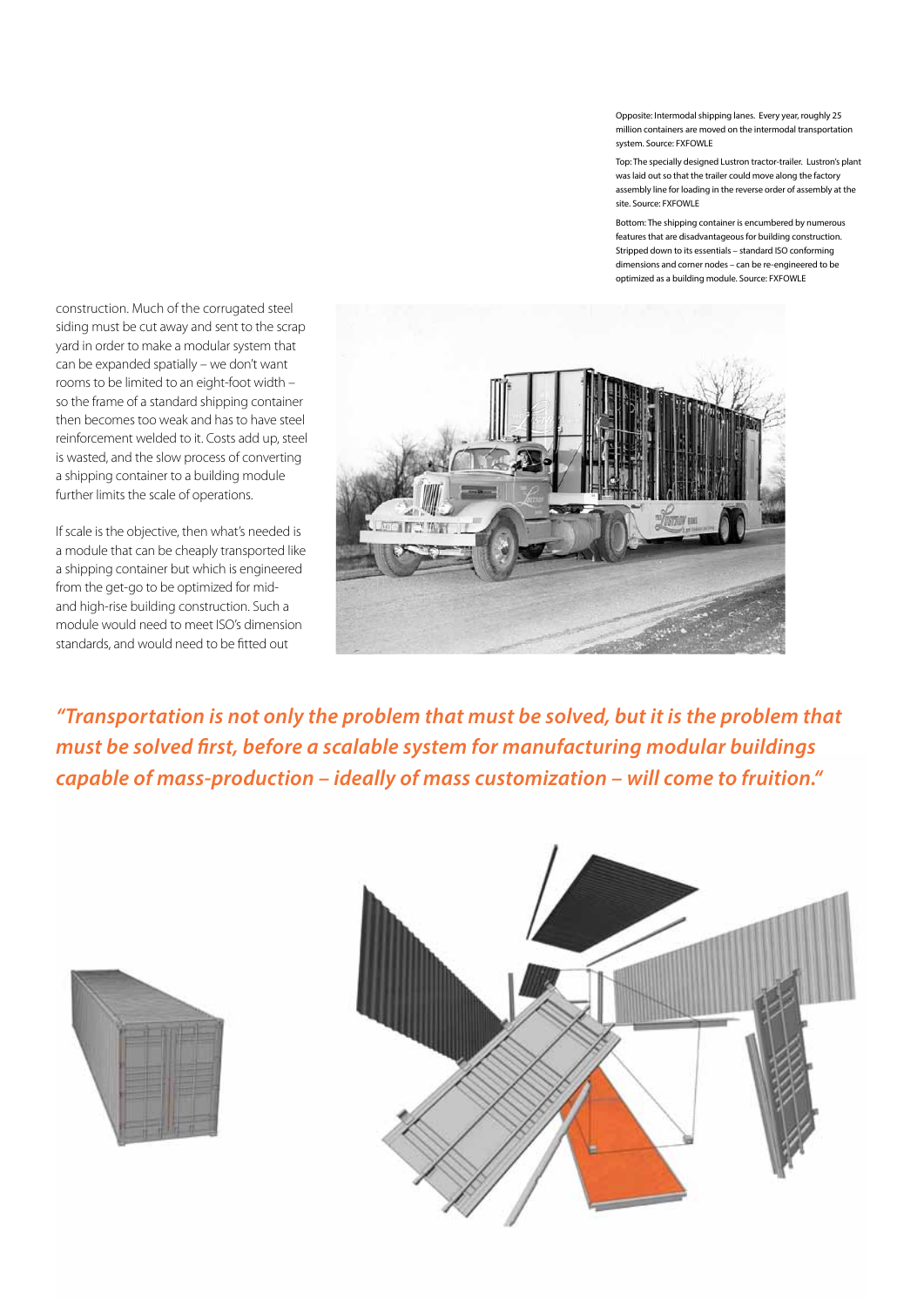

with the eight steel corner nodes which enable automated intermodal handling. We'll call that new type of building module a Volumetric Unit of Construction, or VUC, to clearly distinguish it from a shipping container.

With such a system fully engineered and proven out, a continual stream of variations, accessories, and add-ons can be developed to fit on the basic VUC chassis, enabling design flexibility and choice – not unlike an iPhone, in which hundreds of thousands of apps have been developed to work on Apple's operating system. Like apps, the plug-and-play accessories for the VUC – balconies, shading systems, secondary façades, etc. – could be developed by thirdparties: building product manufacturers, architects and industrial designers, or anyone, for that matter, who has an idea and the technical wherewithal to work it out and coordinate details with the VUC manufacturer. The catalog, fueled by internet-based commerce, would become a globally shared platform for collaborative design. With a modular industry for the first

time operating on a global scale, regional variations responsive to climates and cultures would flourish.

# **Blue is the New Green**

A proposal to base a modular building system on intermodal transportation and global supply chain procurement raises a question: Does shipping building modules halfway around the world make environmental sense? The answer, which will come as a surprise, has two parts. First, maritime transportation is many times more fuel efficient than trucking, so the shipping distance across oceans translates into a fraction of the fuel consumed if that distance were traveled by a tractor-trailer over the highway. Overseas shipping is roughly ten times as efficient as truck transport (NRDC, 2012). Via the Panama Canal, the trip from Shanghai to New York is 12,000 miles, or the equivalent of 1,200 miles on the highway. Let's call this "Equivalent Trucking Miles", or ETM.

The second part of the answer has to do with weight. The quantity of fuel used to move materials, no matter what mode of transport, is proportional to weight. The allsteel VUC, having no concrete, at forty-one pounds/square-foot is approximately onethird the weight of a conventional steeland-concrete building. Energy expended per square-foot of building area to transport a VUC is one-third of what it would take to transport the materials required to build one square-foot of a conventional building. That 1,200 ETM becomes, in effect, the equivalent of 400 ETM per square-foot (ETM/SF). Remember that under LEED, a Regional Priority credit is achieved by obtaining materials within 500 miles. A building comprised of VUC's would be 20 percent more efficient than a conventional building in which all of the materials met the requirement for Regional Priority.<sup>1</sup>

# **Scale, Scale, Scale**

A globalized modular industry can meet the demand of a burgeoning urban population for mid- and high-rise housing, at a cost and level of quality that will encourage living in densely populated environments.

<sup>1:</sup> Under LEED, the metric is cost, not weight, but the larger point remains valid.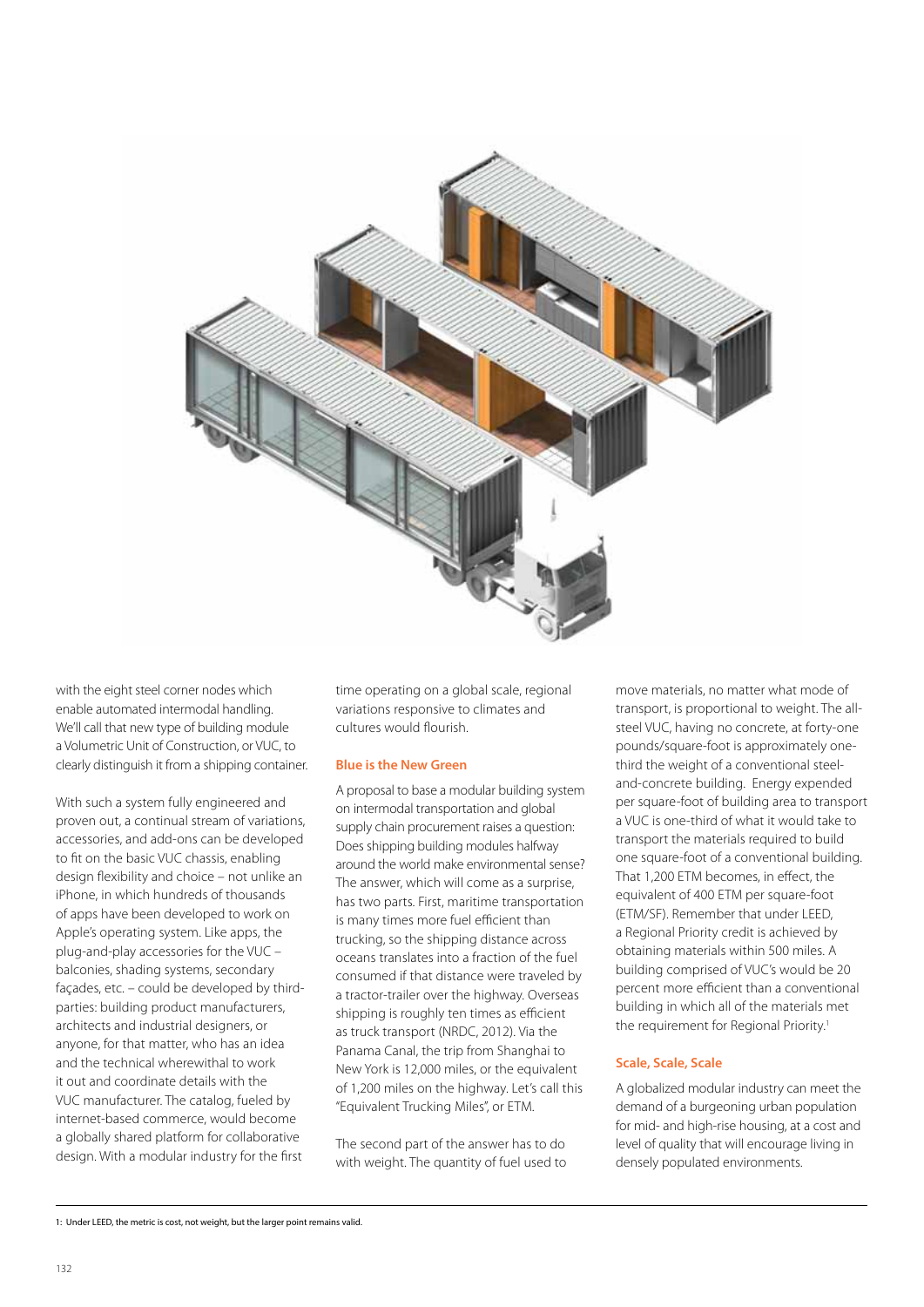Scale matters above all else. Scale drives industrialization, advanced manufacturing technology, supply chain procurement, and modern quality control techniques. But scale in modular construction has proven elusive. To achieve scale in a contemporary enterprise global markets are required, and conventional modular manufacturing is locked in a regional cage of 200 mile trucking. Breaking the chains of regional manufacturing means adopting intermodal transportation, the system by which standard shipping containers are moved inexpensively around the world by the millions each year. The introduction of containerized shipping fifty years ago revolutionized global trade, but until now a shipping container was a metal box stuffed with products - it was not the product itself.

Opposite: The re-engineered building module is called a Volumetric Unit of Construction, or VUC. From a transportation standpoint it's indistinguishable from a standard shipping container. The VUC is fitted out on the inside with MEP systems, partitions, finishes, and fixtures. Façades are attached before craning. Source: FXFOWLE

Bottom: VUCs can be arranged to create varied unit layouts and can be stacked into high-rise buildings. Elevators, fire stairs, corridors, interconnections and vertical services are integrated into VUCs as a "plug and play" system. Source: FXFOWLE

A new type of building module – the Volumetric Unit of Construction – based on the shipping container but purposeengineered to meet the specific and stringent requirements of mid- and highrise building construction, retains the advantages of intermodal logistics and automated handling. Such a module would be the backbone of a completely integrated

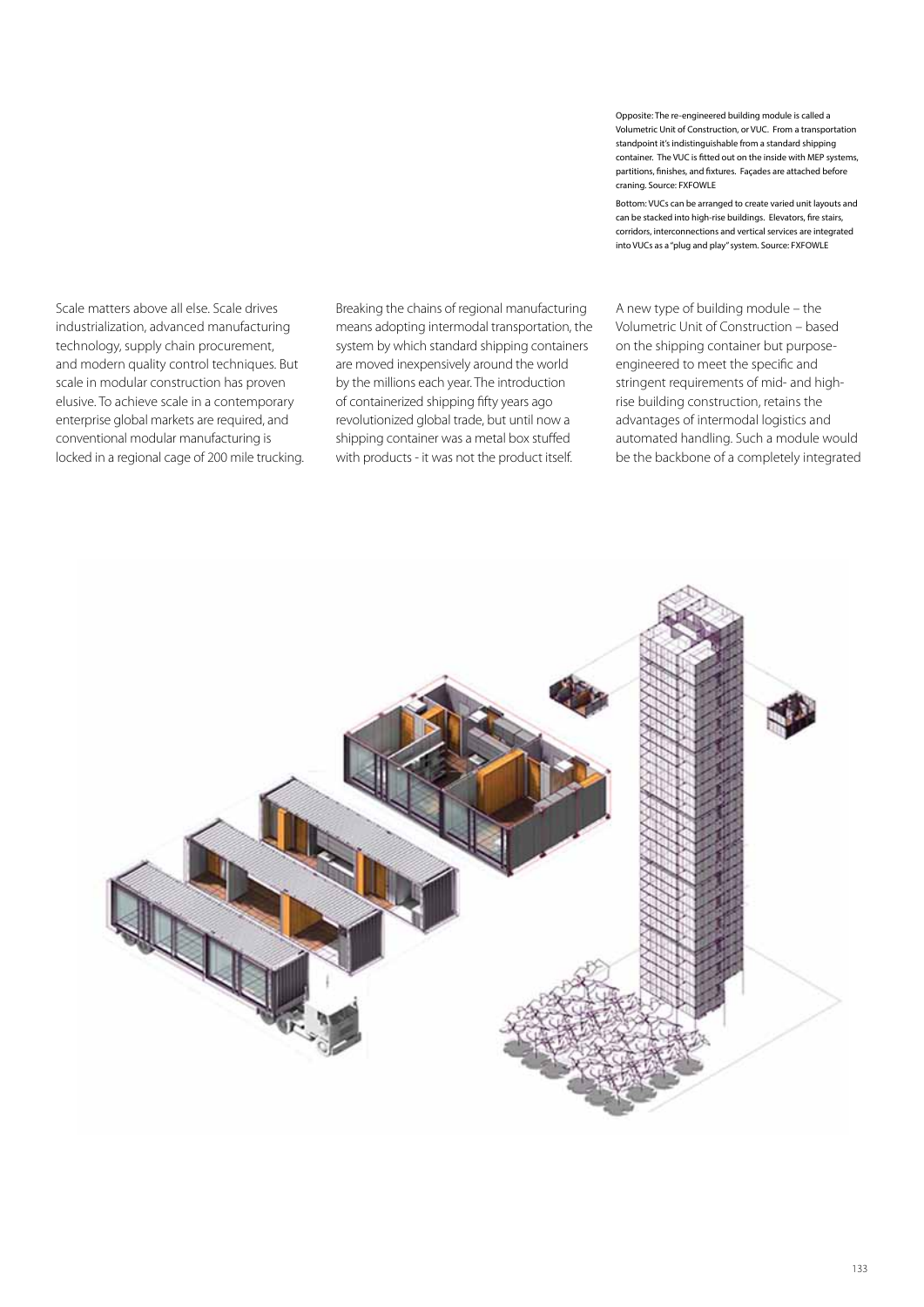

building system that will spawn a new industrial ecology, an interdependent network of architects, industrial designers, process engineers, entrepreneurs, and building product manufacturers that will flourish within a global market, leveraging the power of distributed intelligence. Dimensional standards and rules that govern the arrangement of components - an architectural operating system - will provide behind-thescenes support for a growing open-source catalog of apps. An expanding web of connections among stakeholders and start-up enterprises will ignite a global architectural conversation from which a new kind of architectural vernacular will emerge, in which regional differences - cultural, environmental, historical - will find expression within a system of broadly accepted technical standards.

The challenge, then, is how to achieve scale through diversity, differentiation, and local adaptation, and critically, to encourage urban density and discourage sprawl - taking us full circle back to the related problems of land use and construction costs. By significantly reducing the cost and increasing the quality of mid- to high-rise construction, a modular building system utilizing global transportation offers an environmental, social, and economic solution.

Top: A study for a 536,000 SF residential development over a conventional retail base, comprising 1,621 standard VUC's arranged into high-rise, mid-rise, and townhouse typologies. Source: FXFOWLE